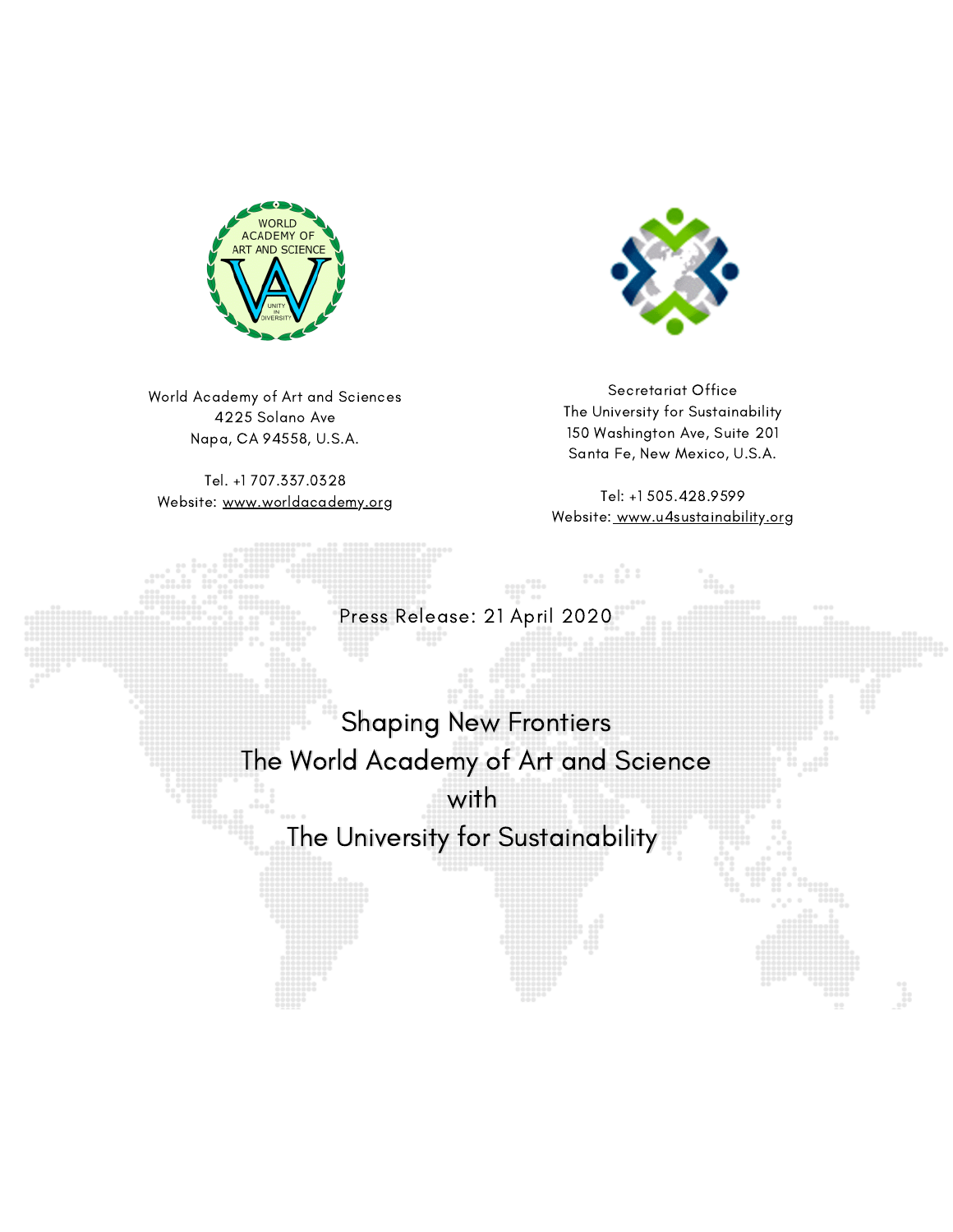The World Academy of Art and Science and the University for Sustainability announce a partnership to advance collaborative educational, research and training and the promotion of peaceful coexistence necessary to accelerate a just and humanitarian transformation to sustainable development.

With guidance from former Secretary General of UNESCO, Dr F. Mayor Zaragoza, and support and encouragement from leading scientists, statesmen and inspired by youth throughout the world our institutes are heeding UN Secretary General Guterres's call to action.

Founding President of the University for Sustainability, Dr Kenneth Stokes thanked: "the encouragement and remarkable contributions of many world leaders in the development of the University for Sustainability. Grounded in a scientific understanding of both the threats and the opportunities ahead," Stokes remarked, "our future security and prosperity depends not on the strength of national borders or the size of armies, but our ability to imagine and build new institutions based on a spirit of global solidarity and peaceful coexistence. Our partnership with the World Academy of Art and Science is a step toward collaboratively shaping the future we need".

Mr Garry Jacobs, President and Chief Executive Officer, the World Academy of Art and Science noted that "Education is humanity's most effective instrument for preparing the younger generations to meet the complex challenges resulting from rapid global social evolution. A new paradigm in education is urgently needed to ensure the relevance of higher education to human security, welfare. WAAS is deeply gratified to be collaborating with the University for Sustainability in an effort to promote interdisciplinary courses to address the pressing challenges and emerging opportunities confronting humanity today and in future".

The World Academy of Art & Science (WAAS) was founded in 1960 by eminent intellectuals including Albert Einstein; Robert Oppenheimer, Father of Manhattan Project; Bertrand Russell, Joseph Needham, co-Founder of UNESCO; Lord Boyd Orr, first Director General of FAO; Brock Chisholm, first Director General of WHO and many others.

The Academy serves as a forum for reflective scientists, artists, and scholars dedicated to addressing the pressing challenges confronting humanity today independent of political boundaries or limits, whether spiritual or physical -- a forum where these problems can be discussed objectively, scientifically, globally, and free from vested interests or regional attachments to arrive at solutions that affirm universal human rights and serve the common good of all humanity. WAAS is founded on faith in the power of original and creative ideas -- Real Ideas with effective power -- to change the world.